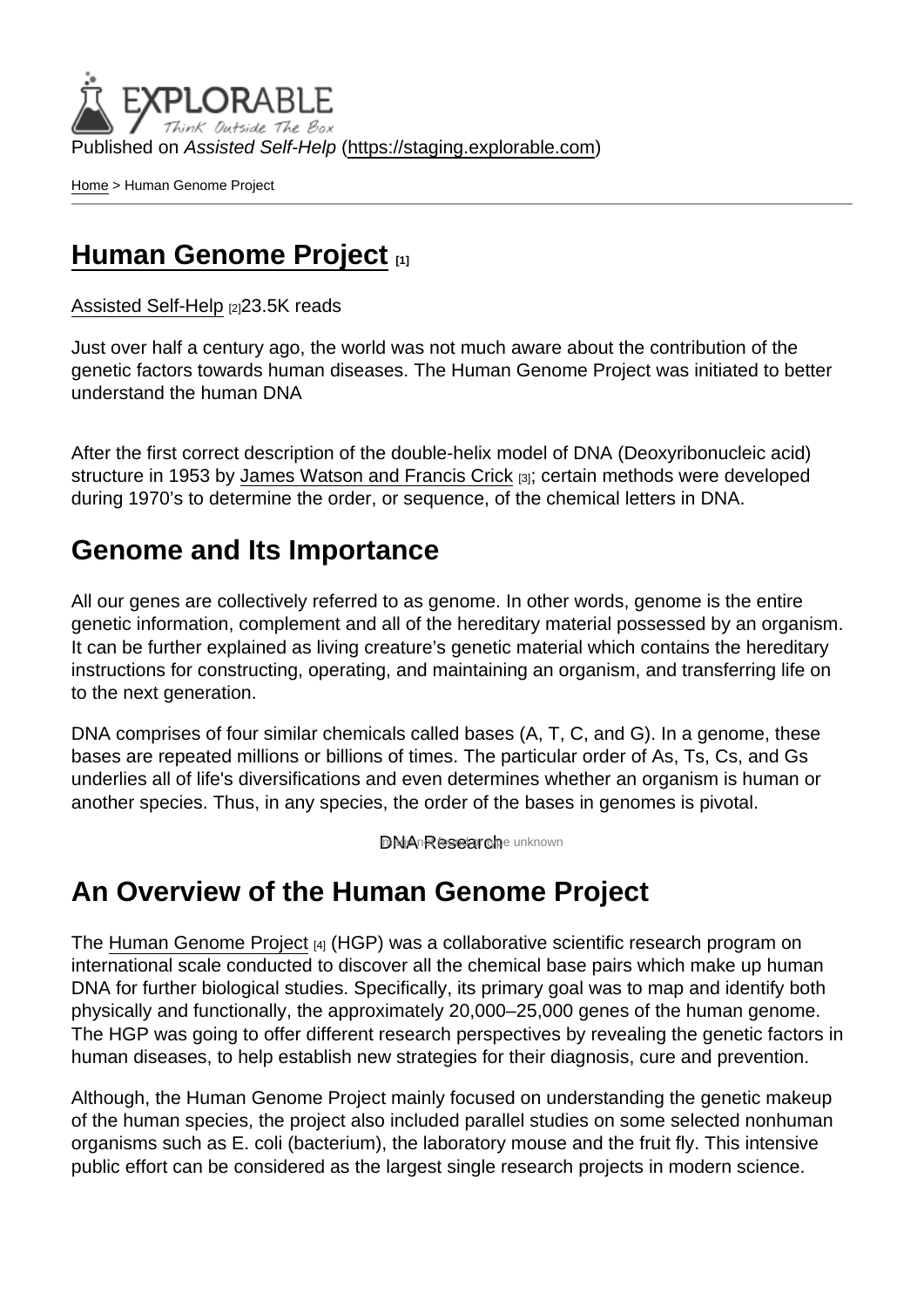# **Human Genome Project**

In 1990, the U.S Department of Energy and the National Institutes of Health (NIH) joined with international partners in an expedition to sequence all 3 billion chemical base pairs in the human genome which is the complete set of DNA in the human body. Originally, the project was organized to last 15 years but due to rapid technological advancements, it was completed in spring 2003 thus coinciding with the 50th anniversary of Watson and Crick's model of the basic structure of DNA.

It is believed that the mapping of human genes has marked the beginning of the 'biology century', during which the fields of medicine and health care are going to flourish immensely.

### **Partners**

The federal government administered the involvement of several private sector institutions as well. Celera Corporation carried out a parallel project alongside various other universities and research centers from the United States, the United Kingdom, Canada, and New Zealand. Significant contribution was made by Sanger Center in the United Kingdom as well. These institutes were aided by the U.S. federal government financially and otherwise.

### **Objectives**

Human Genome Project had the following objectives:

- To identify all the approximately 20,000-25,000 genes in human DNA
- To determine the sequences of the 3 billion chemical base pairs that make up human DNA
- To store this information in databases
- To improve tools for data analysis
- To transfer related technologies to the private sector
- To address the ethical, legal, and social issues (ELSI) that may arise from the project.

It was specifically aimed to make, all data generated by the Human Genome Project, freely and rapidly available on the internet so that the medical sciences could prosper around the globe.

### **Completion**

Project's first 5-years plan (1990-95) was accomplished in 1993 due to unexpected progress. Second 5-years plan was marked for completion in 1998 and from there onto the third and final 5-years plan till the completion of the project in 2003.

- In June 2000, the rough draft of the human genome was completed
- In February 2001, the working draft was completed
- In February 2001, working draft sequence and analysis were published in Science and **Nature**
- In April 2003, the project was completed and additional papers were published

It's important to mention that some 18 countries participated in this global effort including